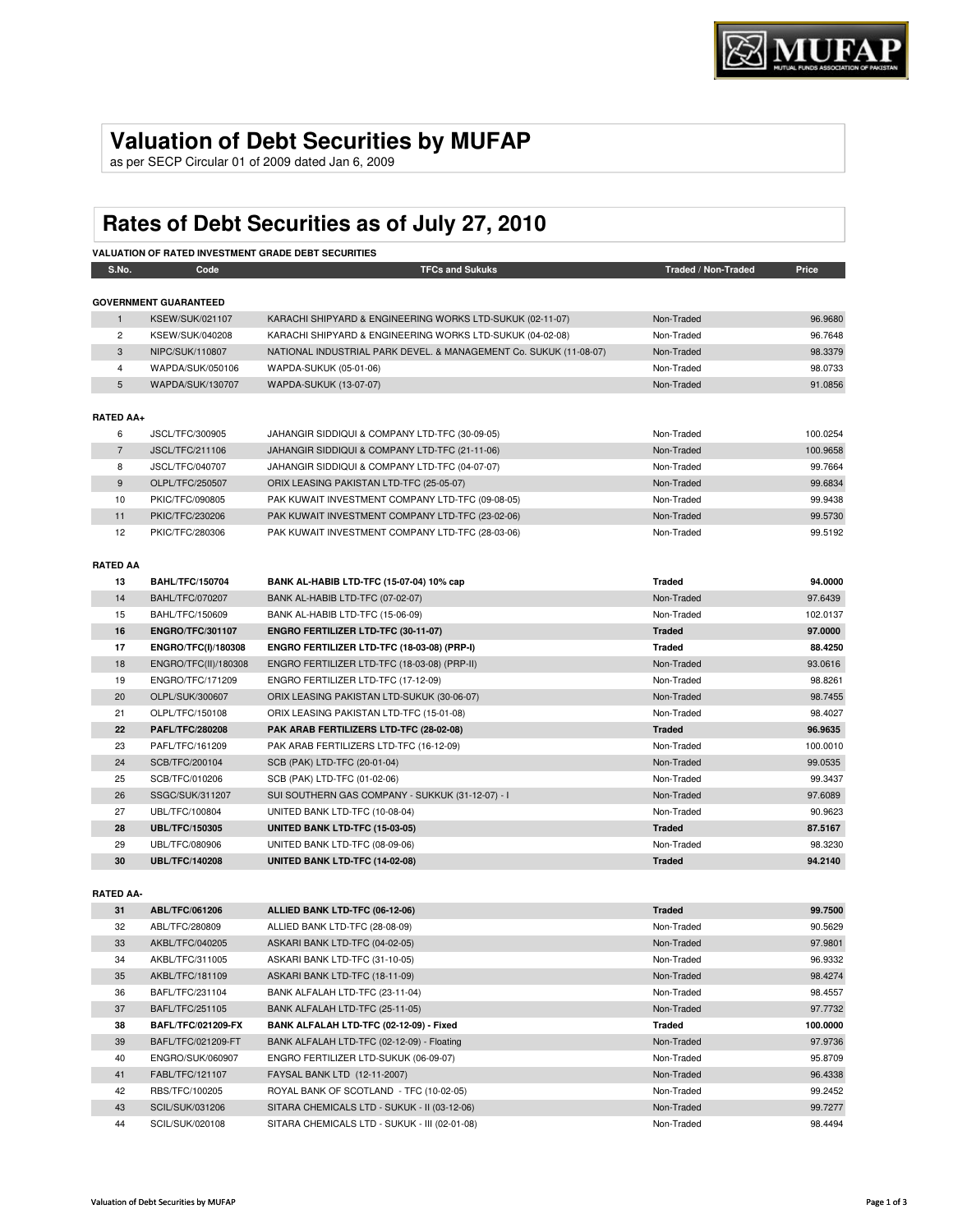**RATED A+**

m.

## **VALUATION OF NON-RATED DEBT SECURITIES**

**VALUATION OF NON-RATED INVESTMENT GRADE DEBT SECURITIES**

| S.No. | Code            | <b>TFCs and Sukuks</b>                     | Traded / Non-Traded | <b>Price</b> |
|-------|-----------------|--------------------------------------------|---------------------|--------------|
|       | AAHL/TFC/230806 | AL ABBAS HOLDINGS (PVT) LTD-TFC (23-08-06) | Non-Traded          | 75.0000      |
|       | CTM/TFC/170604  | CRESCENT TEXTILE MILLS LTD-TFC (17-06-04)  | Non-Traded          | 75.0000      |

**S.No. Code TFCs and Sukuks Traded / Non-Traded Price** 1 DAWH/SUK/180907 DAWOOD HERCULES-SUKUK (18-09-07) Non-Traded Non-Traded 98.1160 2 SEL/SUK/160707 SITARA ENERGY LTD-SUKUK (16-07-07) Non-Traded Non-Traded 98.0205

1\* EHL/SUK/310308 EDEN HOUSING LTD.- SUKUK (31-03-08) Non-Traded Non-Traded 71.4747 2\*\* FDIBL/TFC/110907 FIRST DAWOOD INVESTMENT BANK LTD. TFC (11-09-07) Non-Traded Non-Traded 70.9689 3 GLL/TFC/040708 GRAYS LEASING LTD. - TFC (04-07-08) CHANGER CONSIDERING MON-Traded 75.0000 4\*\*\* SPLC/TFC/130308 SAUDI PAK LEASING COMPANY LTD-TFC (13-03-08) Non-Traded Non-Traded 72.7827

| <b>RATED A</b>  |                   |                        |                                                                |                     |         |
|-----------------|-------------------|------------------------|----------------------------------------------------------------|---------------------|---------|
|                 | 59                | AZLC/TFC/050907        | ALZAMIN LEASING CORPORATION LTD-TFC (05-09-07)                 | Non-Traded          | 99.8197 |
|                 | 60                | AZLM/TFC/120508        | AL-ZAMIN LEASING MODARABA LTD-TFC (12-05-08)                   | Non-Traded          | 97.0400 |
|                 | 61                | AML/SUK/210108         | AMTEX LTD.-SUKUK (21-01-08)                                    | Non-Traded          | 94.2656 |
|                 | 62                | EBL/SUK/080908         | EDEN BUILDERS LTD.- SUKUK (08-09-08)                           | Non-Traded          | 95.9144 |
|                 | 63                | JDWS/SUK/190608        | JDW SUGAR MILLS LTD. SUKUK (19-06-08)                          | Non-Traded          | 93.9573 |
|                 | 64                | <b>JDWS/TFC/230608</b> | JDW SUGAR MILLS LTD. TFC (23-06-08)                            | Non-Traded          | 93.9240 |
|                 | 65                | OPTI/TFC/101007        | OPTIMUS LTD - TFC (10-10-07)                                   | Non-Traded          | 96.3089 |
|                 | 66                | TRAKKER/TFC/150907     | TRAKKER (15-09-07) - PPTFC                                     | Non-Traded          | 99.2347 |
|                 | 67                | WTL/TFC/281106         | WORLDCALL TELECOM LTD.TFC (28-11-06)                           | Non-Traded          | 98.3698 |
|                 | 68                | WTL/TFC/071008         | WORLDCALL TELECOM LTD-TFC (07-10-08)                           | Non-Traded          | 95.1952 |
| <b>RATED A-</b> |                   |                        |                                                                |                     |         |
|                 | 69                | AVH/TFC/300409         | AVARI HOTELS-TFC (30-04-09)                                    | Non-Traded          | 93.4921 |
|                 | 70                | SSML/SUK/270907        | SHAHMURAD SUGAR MILLS LTD-SUKUK (27-09-07)                     | Non-Traded          | 95.5501 |
|                 | <b>RATED BBB+</b> |                        |                                                                |                     |         |
|                 | 71                | QTML/SUK/260908        | QUETTA TEXTILE MILLS LTD-SUKUK (26-09-08)                      | Non-Traded          | 83.3644 |
|                 | 72                | SEARL/TFC/090306       | SEARLE PAKISTAN LTD-TFC (09-03-06)                             | Non-Traded          | 98.0256 |
|                 | 73                | SMEL/TFC/160708        | SME LEASING LTD-TFC (16-07-08)                                 | Non-Traded          | 96.3176 |
|                 | <b>RATED BBB</b>  |                        |                                                                |                     |         |
|                 | 74                | TELE/TFC/270505        | TELECARD LTD-TFC (27-05-05)                                    | Non-Traded          | 90.3959 |
|                 | 75                | TRIBL/TFC/151105       | TRUST INVESTMENT BANK LTD-TFC (15-11-05)                       | Non-Traded          | 98.8535 |
|                 | 76                | TRIBL/TFC/040708       | TRUST INVESTMENT BANK LTD-TFC (04-07-08)                       | Non-Traded          | 89.0666 |
|                 | <b>RATED BBB-</b> |                        |                                                                |                     |         |
|                 | $77*$             | PAFL/TFC/140108        | AGRITECH LTD-TFC (14-01-08)                                    | Non-Traded          | 76.1159 |
|                 | $78*$             | PAFL/SUK/060808        | AGRITECH LTD-SUKUK (06-08-08)                                  | Non-Traded          | 74.6362 |
|                 |                   |                        | <b>VALUATION OF RATED NON-INVESTMENT GRADE DEBT SECURITIES</b> |                     |         |
|                 | S.No.             | Code                   | <b>TFCs and Sukuks</b>                                         | Traded / Non-Traded | Price   |

| 45    | AASML/TFC/211107       | AL ABBAS SUGAR MILLS LTD-TFC (21-11-07)                             | Non-Traded    | 96.9395 |
|-------|------------------------|---------------------------------------------------------------------|---------------|---------|
| 46    | CPBM/SUK/250907        | CENTURY PAPER & BOARD MILLS LTD- SUKUK (25-09-07)                   | Non-Traded    | 95.8871 |
| 47    | EIBL/TFC/150307        | ESCORTS INVESTMENT BANK LTD-TFC (15-03-07)                          | Non-Traded    | 99.2012 |
| 48    | FRSCL(A)/TFC/170107    | FINANCIAL REC'BLES SEC'ZATION CO. LTD-TFC CLASS "A"                 | Non-Traded    | 97.1089 |
| 49    | FRSCL(B)/TFC/170107    | FINANCIAL REC'BLES SEC'ZATION CO. LTD-TFC CLASS "B"                 | Non-Traded    | 97.1089 |
| 50    | HBFC/SUK/080508        | HOUSE BUILDING FINANCE CORPORATION LTD - SUKUK (08-05-08)           | Non-Traded    | 95.4483 |
| 51    | IGIBL/TFC/110706       | IGI INV. BANK LTD-TFC (FIRST INT'I INV. BANK LTD. - TFC) (11-07-06) | Non-Traded    | 99.1232 |
| 52    | KASBS/TFC/270607       | KASB SECURITIES LTD- TFC (27-06-07)                                 | Non-Traded    | 97.6662 |
|       |                        |                                                                     |               |         |
| 53    | <b>NIB/TFC/050308</b>  | <b>NIB BANK LTD-TFC (05-03-08)</b>                                  | <b>Traded</b> | 95.9500 |
| $52*$ | PACE/TFC/150208        | PACE (PAKISTAN) LTD-TFC (15-02-08)                                  | Non-Traded    | 92.3686 |
| 53    | PMCL/TFC/310506        | PAKISTAN MOBILE COMMUNICATION LTD-TFC (31-05-06)                    | Non-Traded    | 98.7006 |
| 54    | PMCL/TFC/011007        | PAKISTAN MOBILE COMMUNICATION LTD-TFC (01-10-07)                    | Non-Traded    | 98.9018 |
| 55    | <b>PMCL/TFC/281008</b> | PAKISTAN MOBILE COMMUNICATION LTD-TFC (28-10-08)                    | <b>Traded</b> | 88.5833 |
| 56    | PEL/SUK/280907         | PEL-SUKUK (28-09-07)                                                | Non-Traded    | 98.0091 |
| 57    | PEL/SUK/310308         | PEL-SUKUK (31-03-08)                                                | Non-Traded    | 92.8825 |